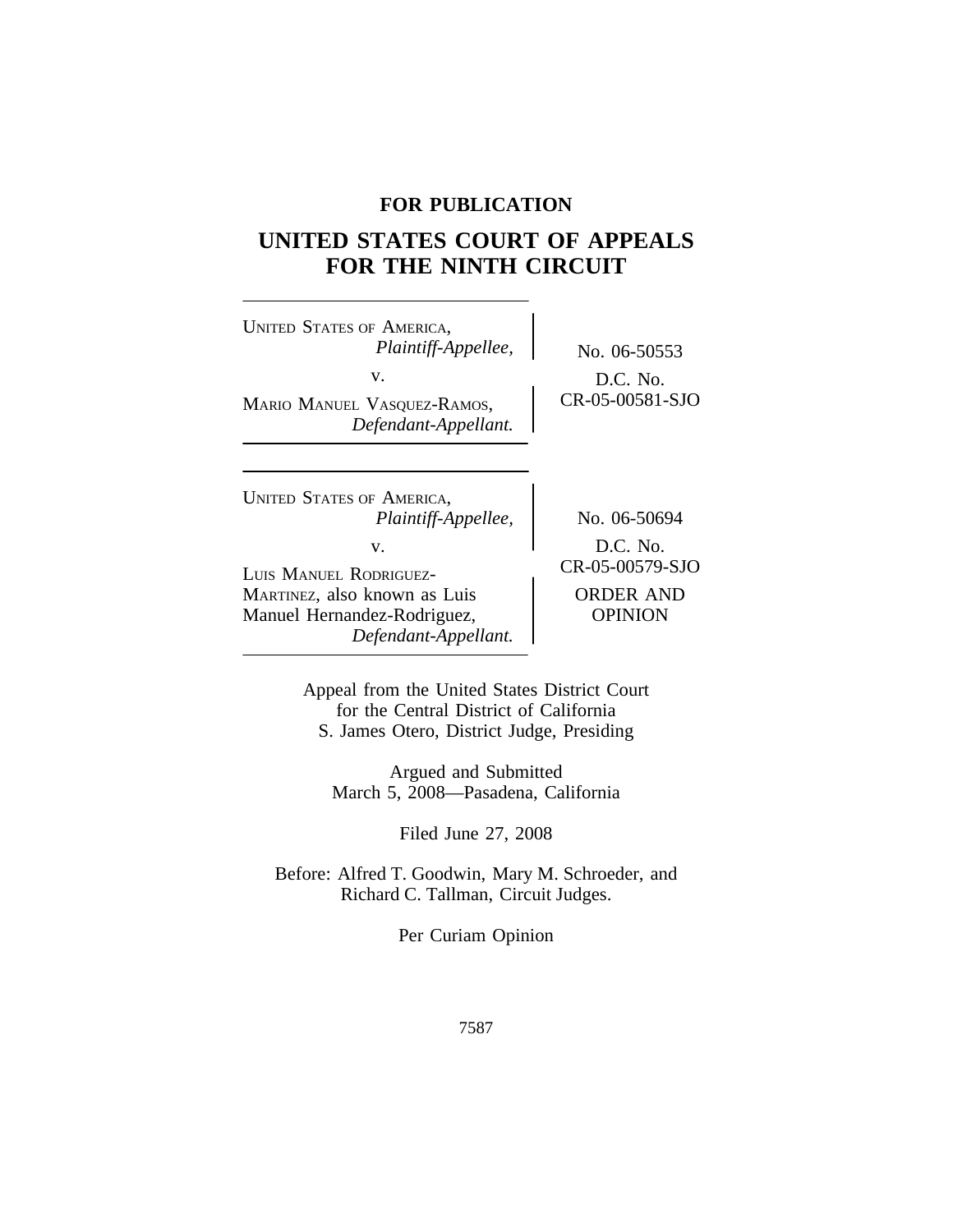# **COUNSEL**

Robison D. Harley, Jr., Santa Ana, California, for appellant Mario Manuel Vasquez-Ramos.

Marilyn E. Bednarski, Kay, McLane & Bednarski, LLP, Pasadena, California, for appellant Luis Manuel Rodriguez-Martinez.

Robert J. Lundman, Environment & Natural Resources Division, U.S. Department of Justice, Washington, D.C., for the appellee.

#### **ORDER**

The opinion published April 10, 2008, and appearing at 522 F.3d 914, is hereby withdrawn. Due to a printer's error, the published opinion does not reflect the opinion as filed by panel. The opinion filed concurrently with this order reflects the opinion actually filed by the panel with the clerk and should be published by the printer as the panel's opinion forthwith.

Defendant-Appellant Mario Vasquez-Ramos's Motion for Joinder in Co-Appellant's Petition for Rehearing and Suggestion for Rehearing En Banc is GRANTED.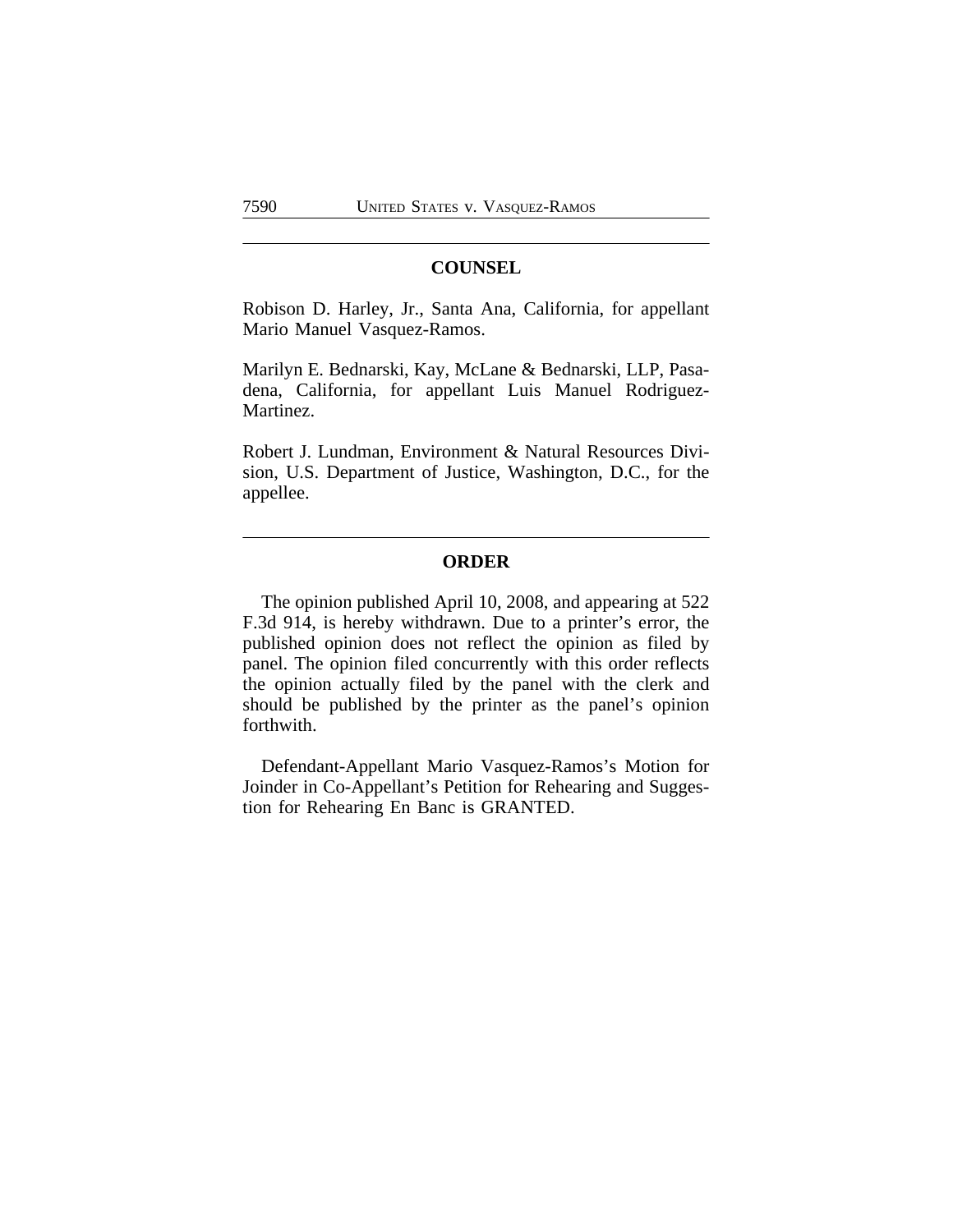The panel has voted to deny the Defendants-Appellants' joint petition for panel rehearing. Judges Schroeder and Tallman vote to deny the petition for rehearing en banc and Judge Goodwin so recommends.

The full court has been advised of the petition for rehearing en banc and no judge has requested a vote on whether to rehear the matter en banc. Fed. R. App. P. 35.

The petition for panel rehearing and the petition for rehearing en banc as to both cases is DENIED. No further petitions for rehearing or rehearing en banc shall be entertained.

#### **OPINION**

#### PER CURIAM:

Mario Manuel Vasquez-Ramos and Luis Manuel Rodriguez-Martinez (Defendants) were charged by information for possessing feathers and talons of bald and golden eagles and other migratory birds without a permit in violation of the Bald and Golden Eagle Protection Act (BGEPA), 16 U.S.C. §§ 668—668d, and the Migratory Bird Treaty Act (MBTA), 16 U.S.C. §§ 703—712. They moved to dismiss the information claiming that prosecuting their possession of the feathers and talons violated the Religious Freedom Restoration Act (RFRA), 42 U.S.C. §§ 2000bb-1 to 2000bb-4. In *United States v. Antoine*, 318 F.3d 919, 924 (9th Cir. 2003), under nearly identical facts, we held that there was no RFRA violation. *Antoine* remains binding law in our circuit, and we affirm the district court's order denying Defendants' motion to dismiss.

# **I**

#### **A**

BGEPA makes it illegal to possess bald or golden eagles or parts of bald or golden eagles without a permit. 16 U.S.C.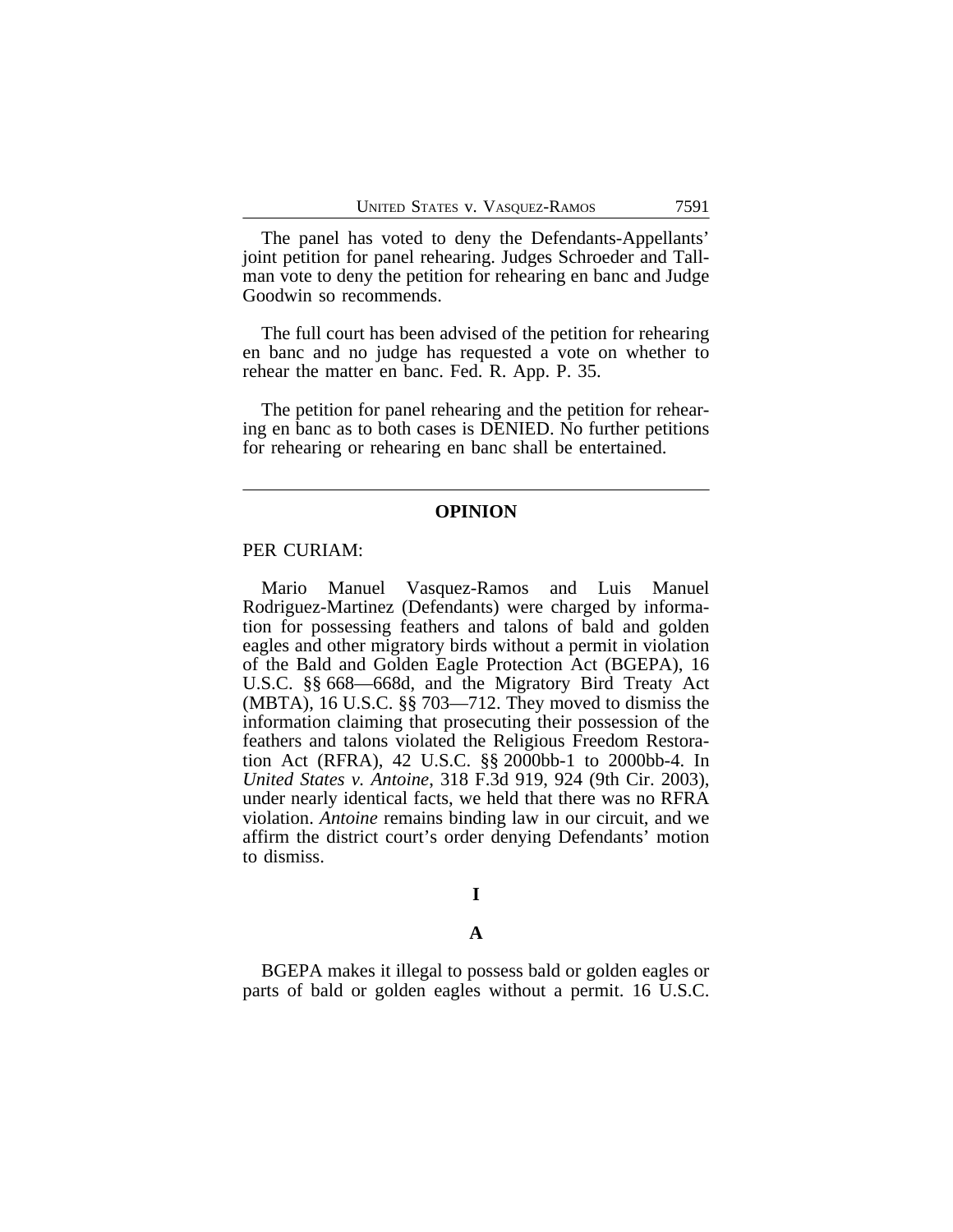§ 668. Congress and the United States Department of the Interior have crafted a permitting system and parts repository to regulate the possession and distribution of eagles and parts of eagles in a manner that "is compatible with the preservation of" the bald and golden eagle. 16 U.S.C. § 668a; 50 C.F.R. § 22.22. Permits authorizing acquisition and possession of whole or parts of eagles may be issued "for the religious purposes of Indian tribes." 16 U.S.C. § 668a. However, only members of federally-recognized Indian tribes may apply for and receive permits. 50 C.F.R. § 22.22. Unless received through inheritance or gift, *see* 50 C.F.R. § 22.22(a)(1), permit-eligible tribal members may obtain eagles and parts of eagles only through the National Eagle Repository in Colorado, *see* 16 U.S.C. § 668(a); U.S. Fish & Wildlife Service, Questions and Answers About the National Eagle Repository, http://www.fws.gov/mountain-prairie/law/eagle/ (last visited Apr. 3, 2008).

The Repository is the main collection point for salvaged bald and golden eagle carcasses, parts, and feathers. Requests for eagle carcasses or parts are received by the Repository and are generally filled on a first-come, first-served basis. The time it takes for a request to be filled varies between three and a half years for a whole bird and ninety days for twenty lower-quality feathers. Although there has been an increase in the number of eagle carcasses being recovered in the wild and sent to the Repository, the number of requests has also increased, extending the wait.

The Repository and permitting systems operate in recognition of the fact that demand exceeds supply and that wait times are excessive. Supply and demand have also given rise to black market trading in illegally taken eagles or parts of eagles. *See* S. Rep. No. 71-180, at 2 (1930) (noting the "considerable traffic in eagle quills and plumage" and the corresponding need to criminalize not only killing and capture of eagles, but also possession, sale, and transport of eagles and their feathers); *United States v. Hugs*, 109 F.3d 1375, 1377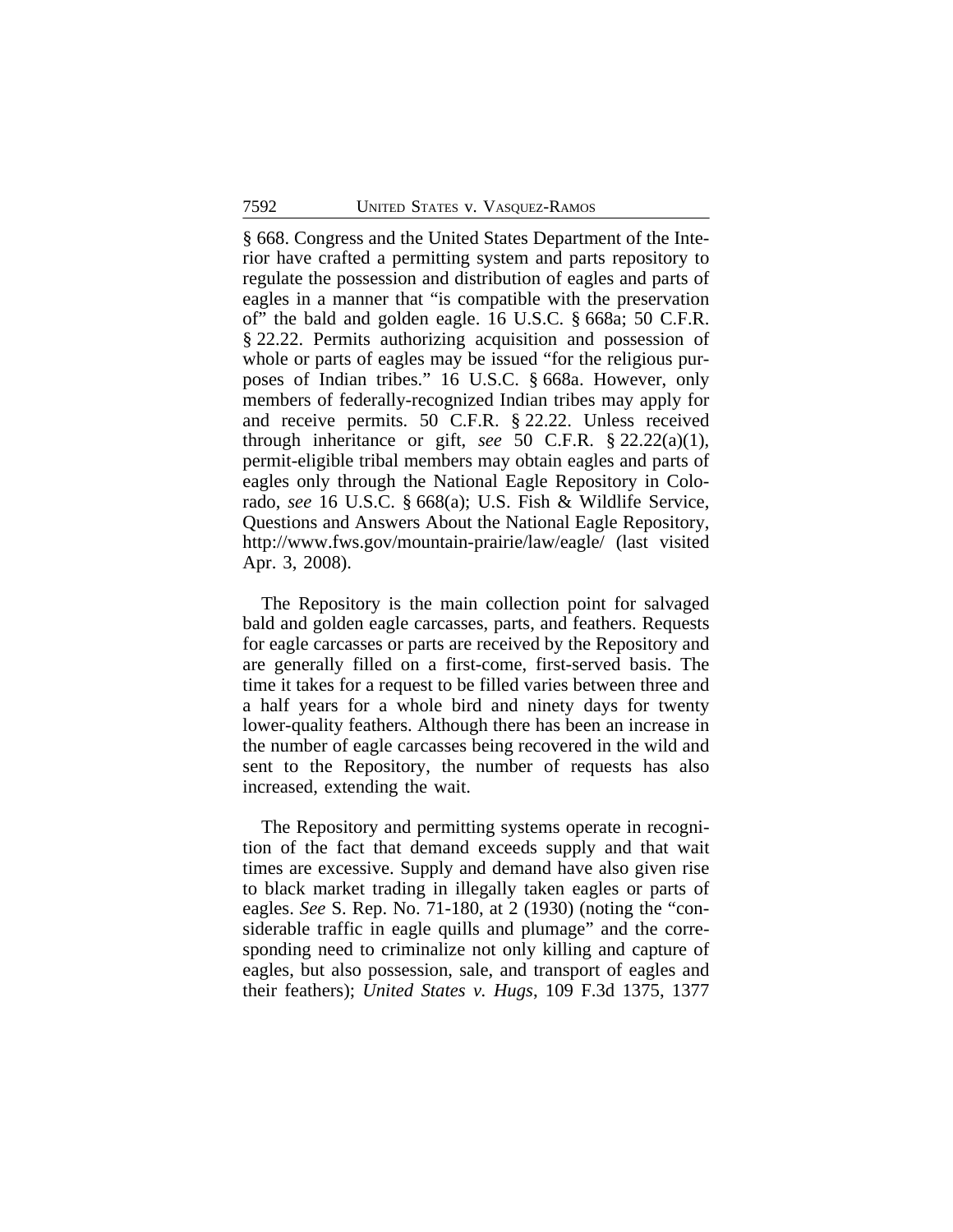(9th Cir. 1997) (per curiam) (where the defendants claimed that they shot bald and golden eagles because of the "difficulty of obtaining eagles or eagle parts administratively").

The MBTA also makes it illegal to possess any migratory birds, including bald and golden eagles. 16 U.S.C. § 703. Permits may be issued for falconry, propagation, scientific collection, rehabilitation, depredation, and taxidermy, among other purposes. 16 U.S.C. § 704; 50 C.F.R. §§ 21.21—.31. There is no specific exemption for Native American religious use, but "the United States has adopted a policy under which members of federally-recognized Indian tribes may possess migratory bird parts, while non-members may not and may be prosecuted for such possession." *See United States v. Eagleboy*, 200 F.3d 1137, 1138 (8th Cir. 1999).

**B**

In 2002, law enforcement officers acting in conjunction with the United States Fish and Wildlife Service, which was investigating the killing of bald eagles in captivity at the Santa Barbara Zoo, executed search warrants and found parts and feathers of eagles and other migratory birds in Defendants' residences. Defendants claim to have received the feathers during Native American religious ceremonies and to have used them for religious worship. Defendants did not have and could not obtain permits to possess the parts and feathers because they are not members of federally-recognized Indian tribes.

The United States filed a two-count information against each Defendant. Count One charged Defendants with knowingly possessing feathers and talons of bald and golden eagles without a permit in violation of BGEPA. Count Two charged Defendants with wilfully possessing feathers and talons of bald and golden eagles and red-tailed hawks without a permit in violation of MBTA.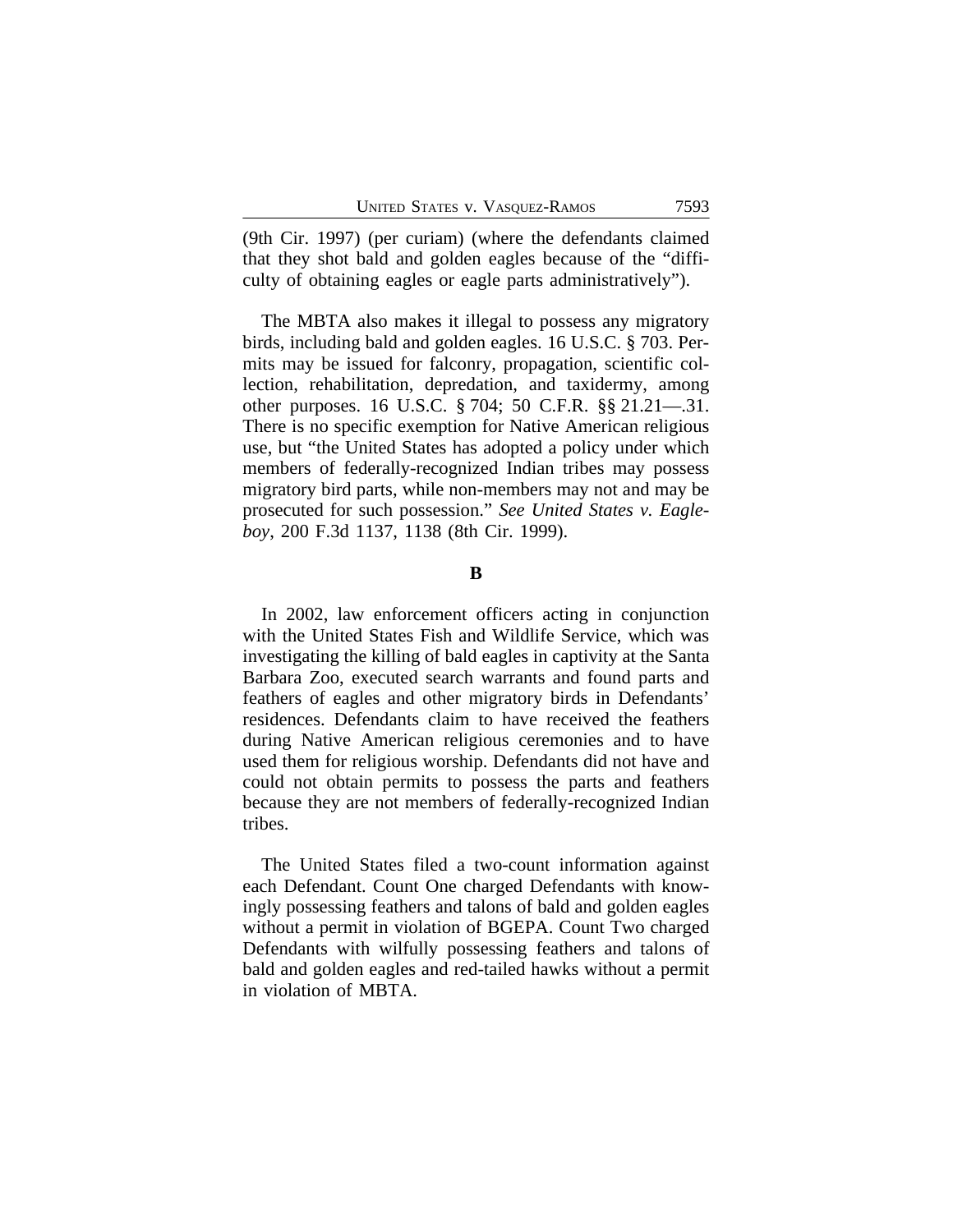Defendants filed a joint motion to dismiss the information, claiming that their prosecution impermissibly burdened their religious practice under RFRA. The government responded that the burden on Defendants' religious practice was the least restrictive means of advancing the government's compelling interest in protecting eagles. The district court agreed. It found the result to be controlled by our holding in *United States v. Antoine* and denied Defendants' motion to dismiss. Defendants entered conditional guilty pleas and filed this timely appeal.

# **II**

We review de novo a district court's denial of a motion to dismiss an information based on the interpretation of a federal statute. *See United States v. Gorman*, 314 F.3d 1105, 1110 (9th Cir. 2002); *United States v. Sandia*, 188 F.3d 1215, 1217 (10th Cir. 1999) ("The district court's decision to deny the motion to dismiss based on defendant's religious rights under RFRA is a question of law that we review de novo."). Whether application of a federal law violates RFRA is a question of statutory construction for the court, not a question of fact. *See Hugs*, 109 F.3d at 1379.

#### **III**

**[1]** Under RFRA the government cannot "substantially burden a person's exercise of religion even if the burden results from a rule of general applicability" unless it demonstrates that "the burden to the person  $\dots$  (1) is in furtherance of a compelling governmental interest; and (2) is the least restrictive means of furthering that compelling governmental interest." 42 U.S.C. § 2000bb-1(a)-(b). The district court found, and the government concedes, that Defendants' sincere religious beliefs are substantially burdened by BGEPA and MBTA's permit requirements. The government must demonstrate that criminalizing Defendants' possession of eagle parts and feathers is the least restrictive means of achieving a com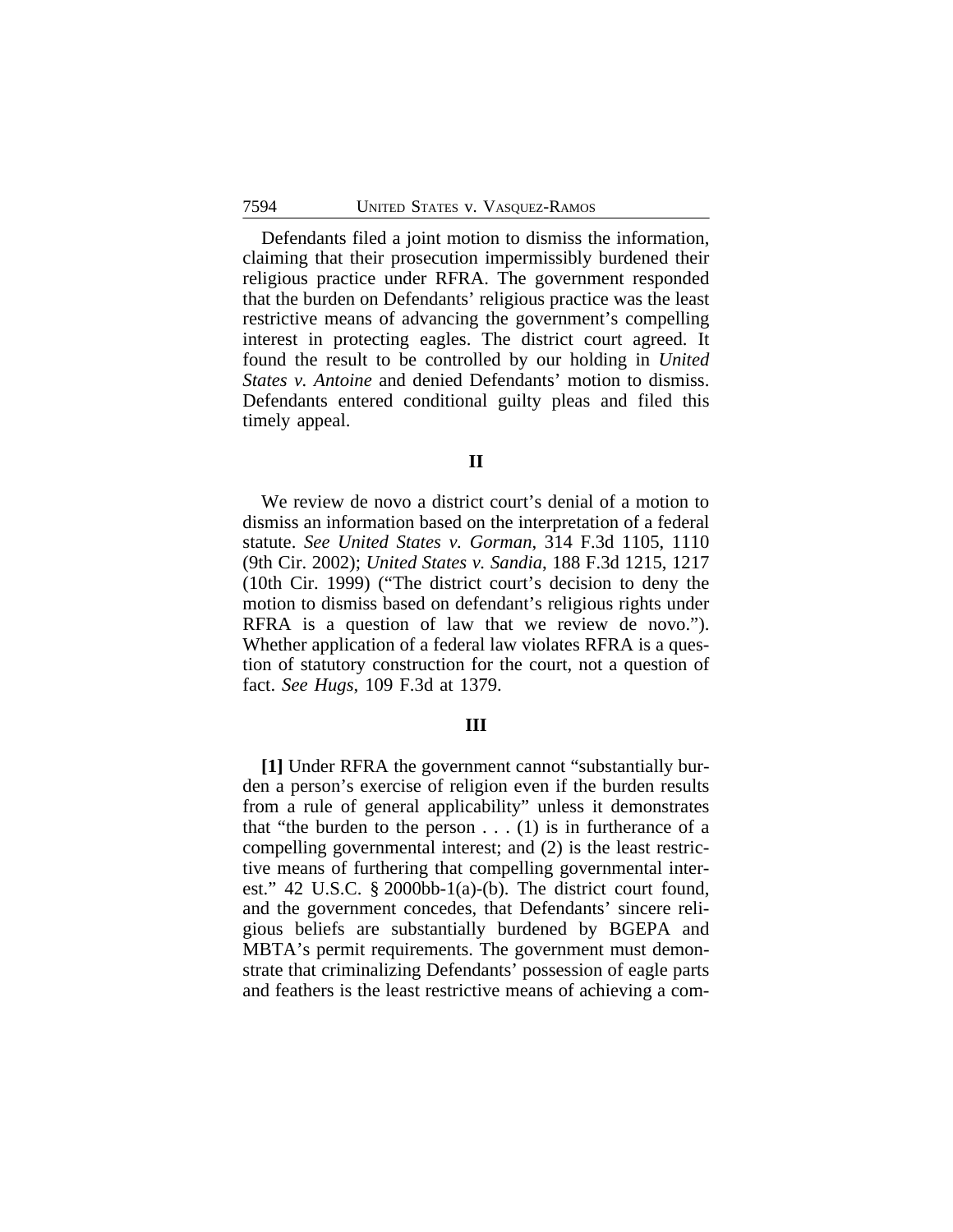pelling interest. *See Gonzales v. O Centro Espirita Beneficente Uniao do Vegetal*, 546 U.S. 418, 424 (2006).

**[2]** We faced the same issue in *United States v. Antoine*, 318 F.3d at 920. There, the defendant was charged with violating BGEPA after he brought feathers and eagle parts from Canada into the United States and then swapped them for money and other goods as part of the native trading custom of "potlatch." *Id.* The defendant moved to dismiss his prosecution, claiming that he was exempt from BGEPA under RFRA. *Id.* We rejected his claim, holding that "[t]he government has a compelling interest in eagle protection that justifies limiting supply to eagles that pass through the repository, even though religious demand exceeds supply as a result. Any allocation of the ensuing religious burdens is least restrictive because reconfiguration would necessarily restrict *someone's* free exercise." *Id.* at 924.

We are bound by circuit precedent unless there has been a substantial change in relevant circumstances, *see id.* at 922, or a subsequent en banc or Supreme Court decision that is clearly irreconcilable with our prior holding, *see Miller v. Gammie*, 335 F.3d 889, 900 (9th Cir. 2003) (en banc). Neither circumstance is present here.

## **A**

**[3]** In July 2007, the Department of the Interior removed the bald eagle from the Endangered Species List. *See* Removing the Bald Eagle from the List of Endangered and Threatened Wildlife, 72 Fed. Reg. 37,346 (July 9, 2007). Defendants urge us to conclude that given the current census estimates of pairs of nesting eagles in the continental United States there has been sufficient recovery of eagle populations such that the government's interest in eagle protection is no longer compelling. But Congress passed BGEPA recognizing that "the bald eagle is [not] a mere bird of biological interest but a symbol of the American ideals of freedom." Public Laws June 8,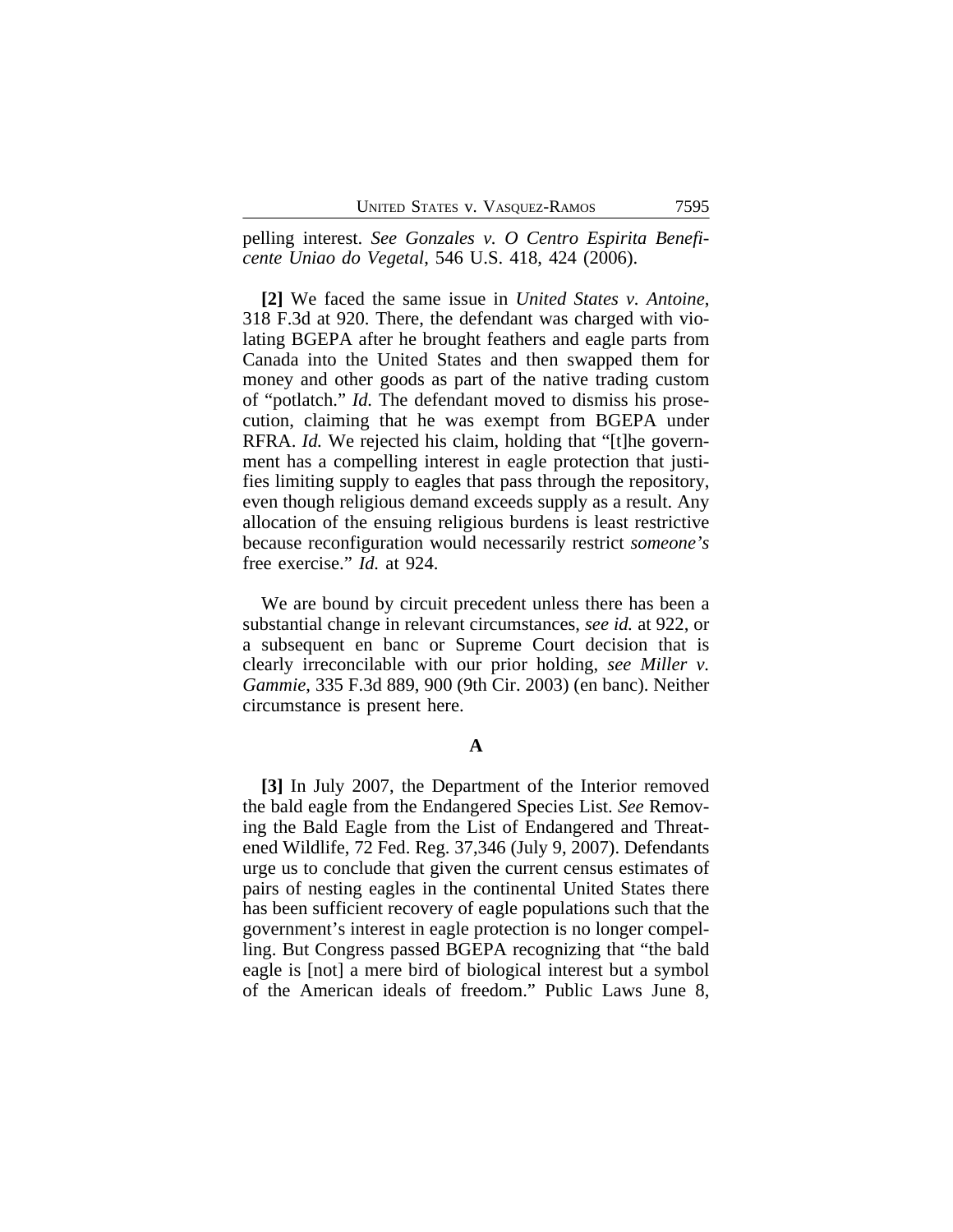1940, ch. 278, pmbl., 54 Stat. 250 (1940). As the Tenth Circuit has recognized, "The bald eagle would remain our national symbol whether there were 100 eagles or 100,000 eagles. The government's interest in preserving the species remains compelling in either situation." *United States v. Hardman*, 297 F.3d 1116, 1128 (10th Cir. 2002) (en banc).

**[4]** When the Department of the Interior issued the final rule removing the bald eagle from the list of endangered or threatened species, it repeatedly emphasized the continuing protection afforded by BGEPA and MBTA to reduce the threat to bald eagles and "prevent the likelihood of endangerment for the bald eagle in the lower 48 States." 72 Fed. Reg. 37,346; 37,366; 37,372. We conclude, despite the fact that the bald eagle is no longer considered endangered or threatened,**<sup>1</sup>** the United States continues to have a compelling interest in protecting eagles by enforcing BGEPA and MBTA. *See Antoine*, 318 F.3d at 924.

# **B**

Defendants also argue that the Supreme Court's decision in *Gonzales v. O Centro Espirita Beneficente Uniao do Vegetal*, "constitutes a significant shift in the legal terrain surrounding the appropriate application of . . . RFRA," which undermines our holding in *Antoine*. We disagree.

O Centro Espírita Beneficente União do Vegetal is a 130 member religious group with its roots in the Amazon rainforest that drinks a sacramental tea, *hoasca*, containing a hallucinogen regulated under the Controlled Substances Act. *O*

**<sup>1</sup>**When we decided *Antoine* the Department of the Interior had proposed removing the bald eagle from the list of threatened species, but had not then finalized the delisting proposal. *See* 318 F.3d at 921. We suggested that a future final rule might "transform a compelling interest into a less than compelling one, or render a well-tailored statute misproportioned." *Id.* Our review of the record satisfies us, however, that such "transformation" has not occurred.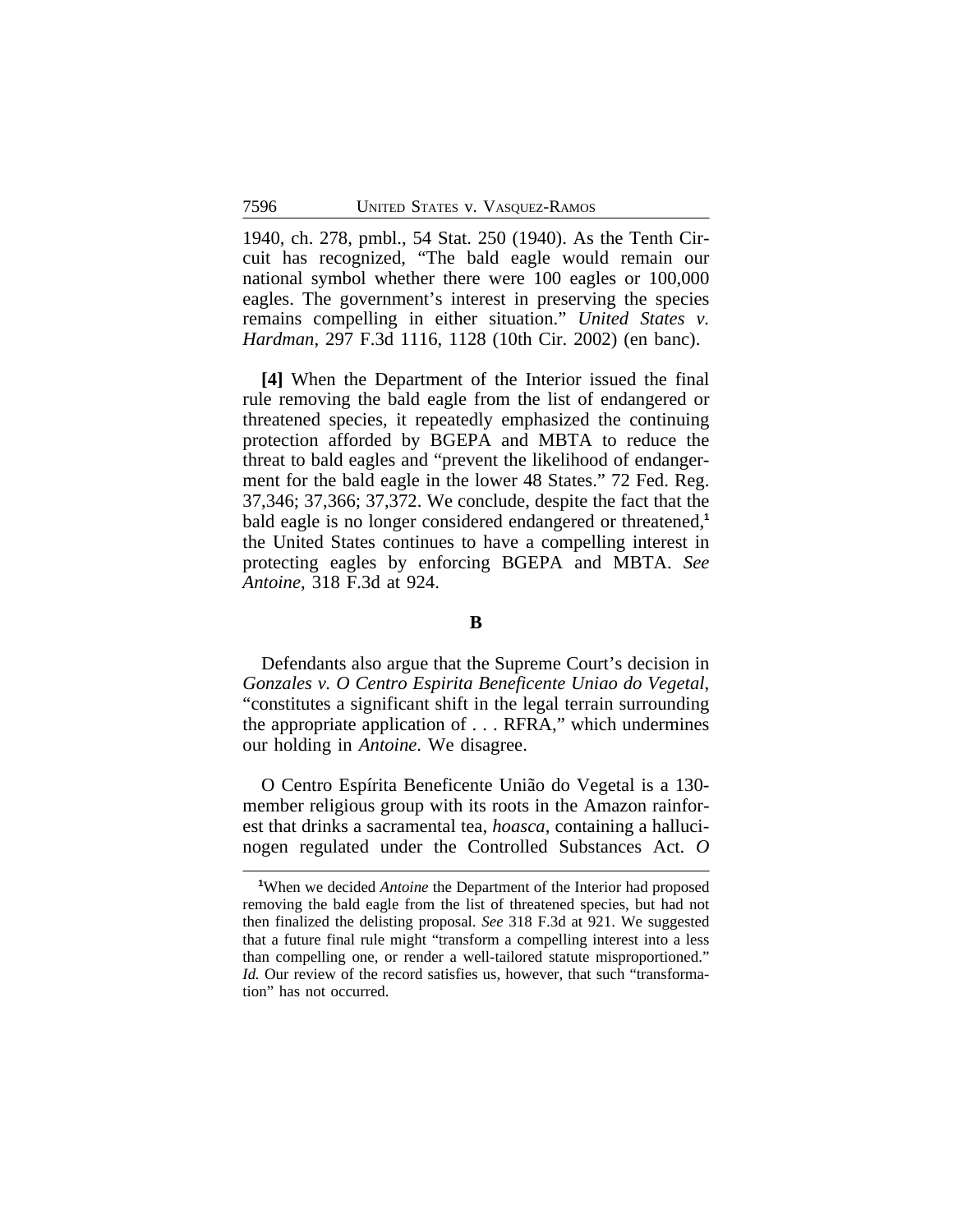*Centro Espirita*, 546 U.S. at 425. When the government threatened prosecution, the group filed suit seeking declaratory and injunctive relief, arguing that applying the Controlled Substances Act to its use of *hoasca* violated RFRA. *Id.* at 425-26. The government "conceded that the challenged application of the Controlled Substances Act would substantially burden a sincere exercise of religion by the [group]," but claimed that this burden did not violate RFRA. *Id.* at 426.

**[5]** The Supreme Court rejected the government's primary contention on appeal—"that [the government] has a compelling interest in the *uniform* application of the Controlled Substances Act, such that no exception to the ban on the use of the hallucinogen can be made to accommodate the sect's sincere religious practice." *Id.* at 423. The Court held that "RFRA requires the Government to demonstrate that the compelling interest test is satisfied through application of the challenged law . . . [to the] particular claimant whose sincere exercise of religion is being substantially burdened." *Id.* at 430-31. The Court explained that RFRA requires courts to "look[ ] beyond broadly formulated interests justifying the general applicability of government mandates and scrutinize[ ] the asserted harm of granting specific exemptions to particular religious claimants." *Id.* at 431.

**[6]** We agree with the district court that *O Centro Espirita* and *Antoine* are not clearly irreconcilable. *See Miller*, 335 F.3d at 900 (holding that circuit precedent is binding unless "the relevant court of last resort [has] undercut the [prior cases's] theory or reasoning"). First, in *Antoine* we considered whether application of BGEPA to the particular defendant, a member of a non-federally-recognized tribe, violated RFRA and thus engaged in the type of "focused inquiry" required by *O Centro Espirita*. *See Antoine*, 318 F.3d at 922-23.

**[7]** Additionally, *O Centro Espirita* dealt with the pursuit of a secular interest, drug prohibition, in a manner that burdened religion; granting an exemption to the Controlled Sub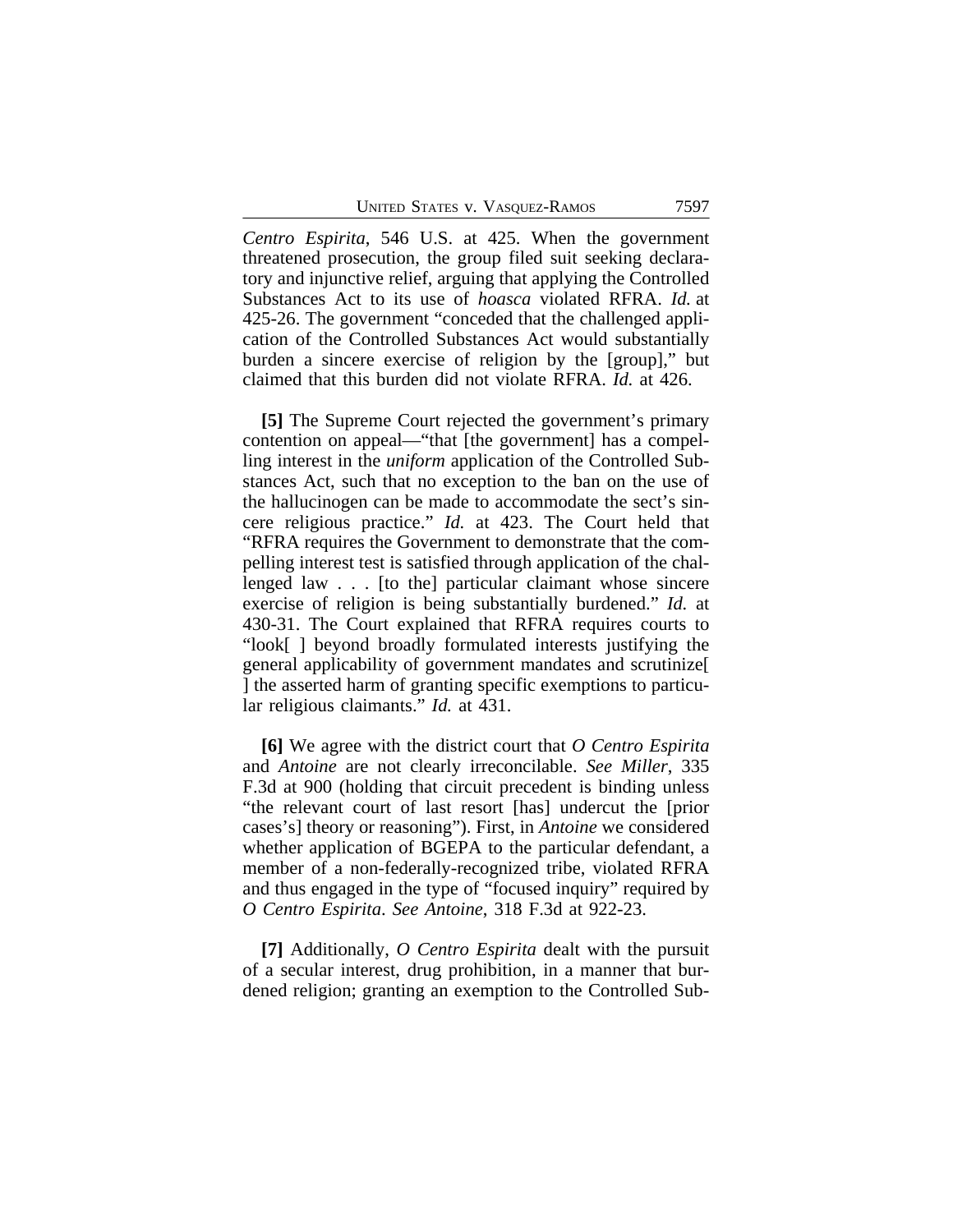stances Act for the 130-member group did not have any effect on other people's religion. *See* 546 U.S. at 432-33. But we recognized in *Antoine*, because there is a fixed supply of eagles that exceeds demand from religious adherents, "the burden on religion is inescapable." 318 F.3d at 923. Granting an exemption for Defendants would alleviate the burden on Defendants' religion but would place additional burdens on members of federally-recognized tribes in the exercise of their religious practices. Nothing in *O Centro Espirita* undercuts the ruling in *Antoine* that this redistribution of burdens does not raise a valid RFRA claim. *See id.* Congress and the Department of the Interior have chosen a means of allocating scarce eagle parts that is "least restrictive" while still protecting our important national symbol.

# **C**

**[8]** Finally, Defendants contend that *Antoine* was decided on the incorrect premise that the demand for eagle parts exceeds a fixed supply. They argue that the government could remedy the problem of a demand that outstrips supply by increased diligence in salvage and recovery of eagle carcasses. Even if this were true, RFRA does not require the government to make the practice of religion easier. The burden on religion prohibited by RFRA, like the First Amendment's prohibition on limiting free exercise, "is written in terms of what the government cannot do to an individual, not in terms of what the individual can exact from the government." *See Sherbert v. Verner*, 374 U.S. 398, 412 (1963) (Douglas, J concurring). Because the government is not obligated to increase the supply of available carcasses, Defendants cannot be heard to complain that their rights under RFRA are violated by the government's refusal to expand its collection and distribution practices.

### **V**

**[9]** In *Antoine* we held that individuals like Defendants who are not members of federally-recognized tribes did not have